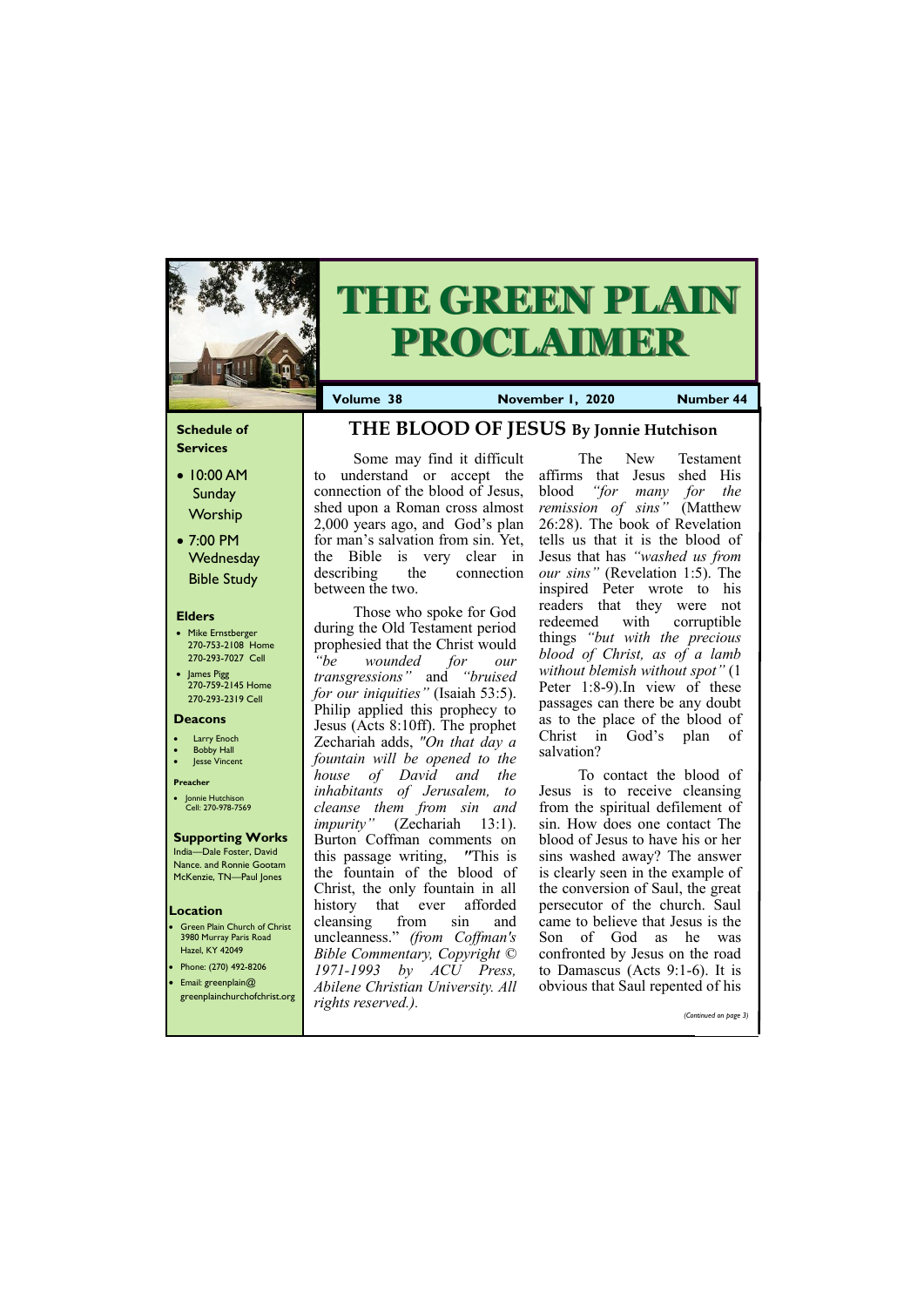## NEWS AND NOTES

*REMEMBER IN PRAYER: Green Plain members*: Remember Faye Travis, Peggy Jarvis, Rex Enoch, Mary Crutchfield, Joanne Barnes, Maxine Pool, Hayes and Marjorie Grady, Jim Fielder, Griselda Adams, Larry Enoch, Carolyn Byars and Mary Lowrie. **Family and Friends:** Helen Tidwell, Jenne Pool, Teresa Tacker, Betty Pond, Bryan White, Meredith Enoch, Kenneth Mizell, , Janice Canter, , Andrea Phillips, Donald and Dorothy Cook, Sandra Cook Downs, Kevin Smith, Walter Lee Steely, Carol Pigg and Lucetria Hutchison.

- **WORSHIP AND BIBLE STUDY:** We will continue meeting each Sunday morning at 10:00 am for worship and on Wednesday at 7:00 pm for Bible study. All other services are cancelled until further notice.
- **PANTRY ITEMS November 2020: 1—Sweet Pickles 8—Green Beans; 115— Canned Meats; 22—Peas 29— Diced Tomatoes.** Please bring any additional items you wish for the "blessing box" which is located next to the breezeway on the north side of the building.
- **See our Facebook page** for announcements, updates and articles. Access to past editions of this bulletin are available on our website at http://greenplainchurchofchrist.org.
- **Mission Work:** Please continue to pray for the preachers this congregation is supporting in India and for Ronnie Gootan, David Nance, Mike Kiser, Arnold Gerson and Paul Jones in their respective works.
- **November 2020 Anniversaries:** 1st—Ann & David Thompson; 13th—Jane & Brent Morris; 17th—Debbie & Mike Ernstberger. **Birthdays:** 15th—Jonnie Hutchison; 23rd—Vickie Canter. If we have left anyone out please let us know.
- **We offer FREE BIBLE CORRECPONDENCE COURSES through the mail. Enroll on our website or send your name and return mailing address to the address on the first page of this bulletin. You may also call 270-978-7569 or you may email us at greenplain@greenplainchurchofchrist.org.**

# **Page 2**

## **ONLINE SPIRITUAL RESOURCES Gospel Broadcasting Network https://gbntv.org/**

**World Video Bible School https://store.wvbs.org/wvbs-splashpage.html**

> **A Bible Answer https://abibleanswertv.org/**

> > **Good News Today http://gnttv.org/**

**In Search of the Lord's Way http://searchtv.org/**



**This Week: To what nation was Jeremiah sent to prophesy?**

*Last Week:* Whom did Jesus call hypocrites in Matthew 15:7?

*Answer:* Jesus called the scribes and

Pharisees "hypocrites" (Matthew 15:1, 7).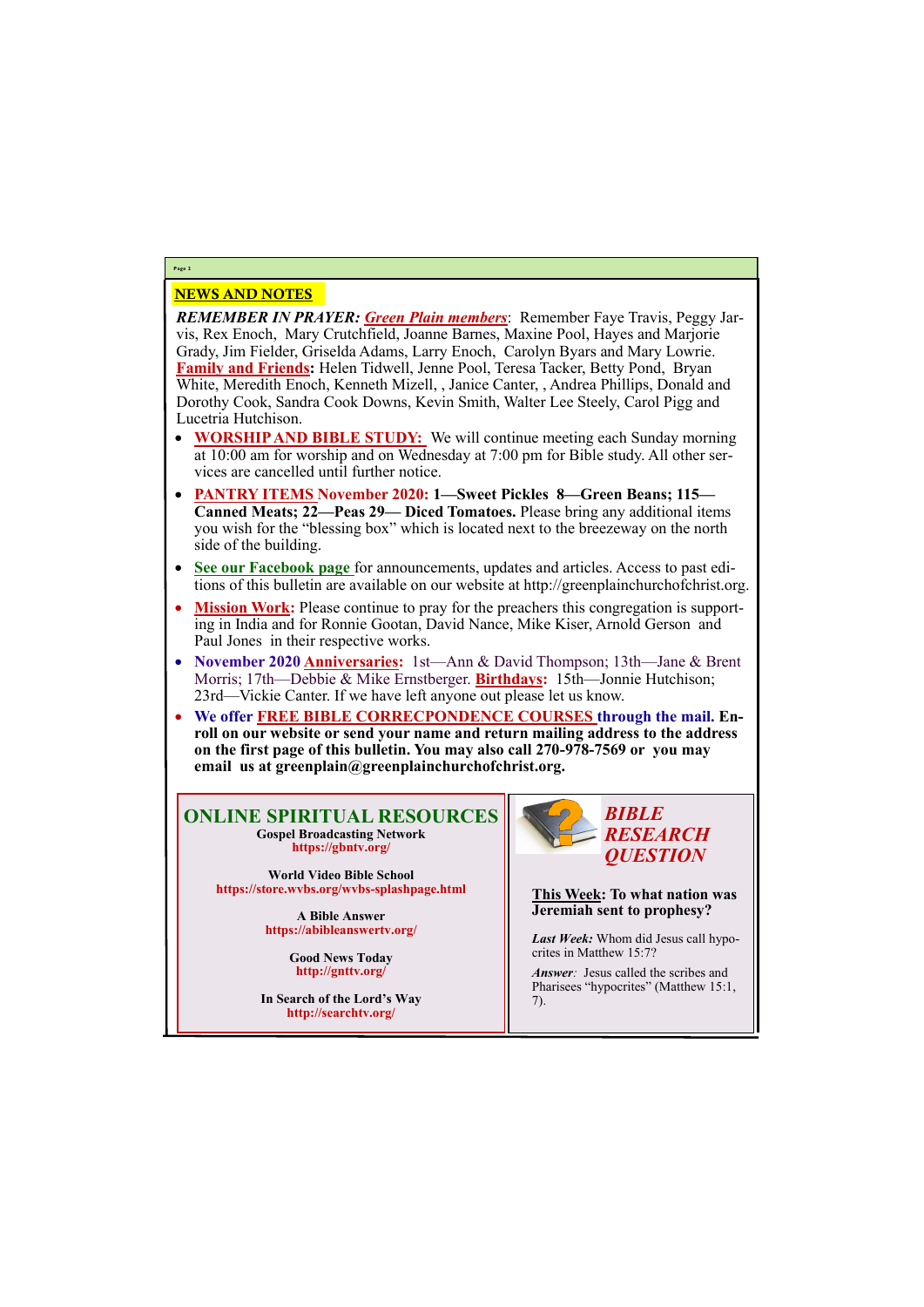**Page 3**

sins as he waited in Damascus, neither eating nor drinking, for three days, for someone to come and tell him what he must do (Acts 9:9). The Lord sent a man by the name of Ananias to Saul who told him, *"And now, why are you waiting? Arise and be baptized and wash away your sins, calling on the name of the Lord"* (Acts 22:16). What was necessary to the washing away of Saul's sins? He believed Jesus to be the Son of God. He confessed his faith directly to Jesus and was in an agony of repentance while he waited for instructions to tell him what he was required to do. But his sins were not washed away until he obeyed the command of the Lord to be baptized. Since Saul was clearly told to be baptized to wash away his sins, and since the Bible clearly teaches that it is the blood of Jesus that washes away sin, then it follows that it is in baptism that one

contacts the blood of Jesus and receives the forgiveness of sin. Understanding this connection between baptism and the blood of Jesus helps one to understand why Jesus said, *"he who believes and is baptized shall be saved. He who does not believe shall be condemned"* (Mark 16:16).

Dear reader, have you followed God's plan for your salvation from sin? Have you contacted the cleansing blood of Jesus by submitting in obedience to God's commands to believe Jesus is the Son of God (John 8:24), to repent of your sins (Acts 17:30), to confess faith in Christ (Romans 10:10) and to be baptized to wash away your sins (Acts 22:16)? It is our prayer that each one will accept the place of the blood of Jesus in God's plan of salvation for only by submitting to His plan may one enjoy the forgiveness of sin and the hope of eternal life.

*(Continued from page 1)*

## **THE RIGHT TO CHOOSE** *By Jonnie Hutchison*

One of the arguments often used in an attempt to justify abortion is that every woman has the right to choose what she will do with her own body, thus, she has the right to choose to abort the life of the child in her womb. It never seems to occur to those who use this argument that if a woman does not desire a child that she has it within her ability to make the choice in the first place not to engage in the act that results in a pregnancy or to use other legitimate methods to prevent it. . Of course, that would mean taking personal responsibility for one's actions which is becoming more rare all the time in our society.

We understand that pregnancy may result from actions beyond a woman's control such as in the case of rape, a horrible and

responsible for her actions? If she chooses **not** to exercise proper restraint and becomes pregnant, is she not responsible for the life of the child she has helped to create? Does choosing to have that baby killed through the process of abortion relieve her of that personal responsibility? Will God not hold her accountable for her choice?

heinous crime. However, when a woman is in to choose to follow the Word of God. Choose control of her choices is she not personally life, not death!

The choices we make in life will determine where each of us will exist in eternity. Making wrong choices will result in eternal separation from God in the punishment of hell. Making right choices will allow one to exist eternally with God in heaven (Matthew 25:46). Whether one takes personal responsibility for his or her choices or not does not relive anyone of their accountability to God (2 Corinthians 5:10). We urge every reader